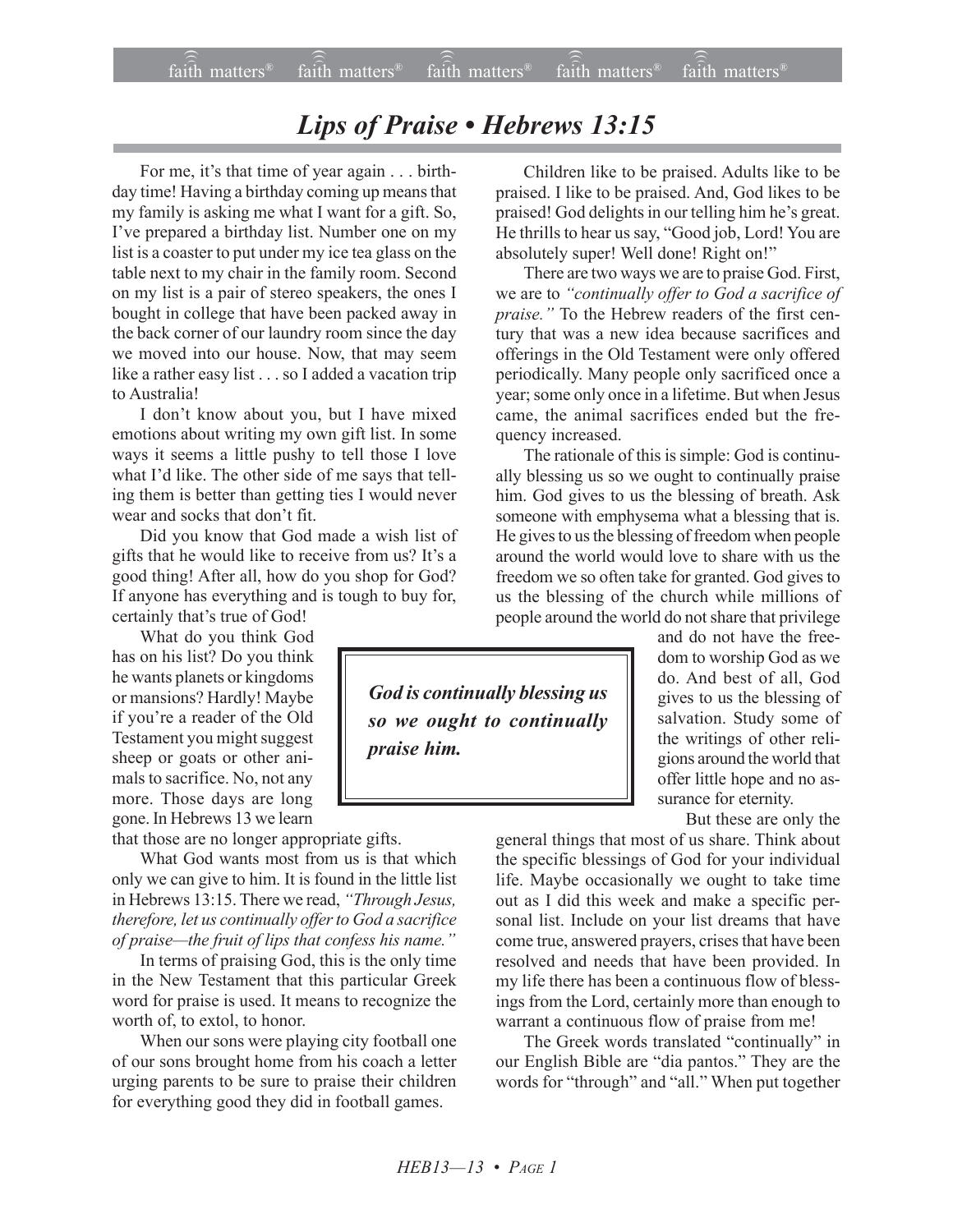they mean "through the whole period of time  $\ldots$ from beginning to end." Through all circumstances, through all relationships, through all places, through all time we are to continually praise God.

If we were to take that quite literally it would be impossible for us to do anything else. We wouldn't be able to sleep or eat or work or carry on a conversation. All we would be doing 24 hours a day would be praising and adoring God.

Over the summer months I developed a lingering cough. I coughed my way through all of August and most of September. I coughed continually. That doesn't mean that I had a non-stop cough every second of every day. But I coughed "through all"—on water skis; during church, two funerals, college lectureships and church consultations; while watching TV, lying in bed, shaving in the morning and eating in the evening—continually coughing. Actually, I got so used to it that it just became a rather natural part of my life, work and conversation! It was continually there even though I said and did other things as well.

That's exactly the way we are to continually praise God—when we're working, watching television, driving the car, going to church, on vacation, at weddings and funerals, on cloudy days and sunny days. Continually! Not every second, but continually. We ought to praise God until it is a natural and normal part of life, almost as if it were like breathing.

It's sort of like carrying on a continual conversation with God . . . always telling him how great he is; always acknowledging his tremendous worth; always connecting all of life with the God who is always blessing our life; continually offering up a sacrifice of praise.

The benefits of this are tremendous. When praise becomes a way of life, we are changed. Praise changes pessimists into optimists, sourpusses become sweetie pies. But even if you and I don't get a single benefit, God is still worth all of our continual praise just for himself.

Most of what we've talked about doesn't take much of a sacrifice. In fact, we may wonder why that word would even be used in this verse. Certainly it is used because of the comparison earlier in Hebrews 13 to the sacrifices that were made in the Old Testament but are no longer necessary. But, still, there is the sacrificial part of our praising God. The word "sacrifice" still means "sacrifice." It is giving up something that costs us something.

The emphasis here is clearly on the praise and minimally on the sacrifice. But, let us commit to a willingness to pay a price to praise God. It may be getting up early every morning for quiet time with God. It may mean regularly beginning that time with praise, telling God how great he is. It may be the sacrifice of sleep and comfort to better praise God.

Suppose you are scheduled to give a major speech at work or at school. You are nervous and scared. You pray and ask God to help you do well. Your speech is a smashing success. It's interesting, informative, entertaining and effective. Afterwards there's a lot of praise. You feel really proud. Would you be willing to sacrifice your pride and give the praise to God?

Or maybe life gets very tough. Finances are poor. Friends disappear. Health is crummy. Emotions are depressed. You are all set for a super duper pity party. How about sacrificing that pity party, sacrificing feeling sorry for yourself, and instead have a praise party for God?

The last part of Hebrews 13:15 is a grammatical apposition to the first part. That means it is a further definition or description, sort of saying the same thing but in a little different way: "... *let us continually offer to God a sacrifice of praise*the fruit of lips that confess his name.<sup>"</sup> This further description of praising God has to do with what we say to others about him.

God likes his name! God likes to be referred to personally. He likes it when we speak of him as the person he is.

It is offensive when we gratuitously speak of God as "the man upstairs", for example. Suppose one of my children was in conversation with a neighborhood child and the other child said to my son, "I hear you almost drowned in the lake and had to be pulled out. Who saved you?" And my son points up to my bedroom and says, "The man upstairs saved my life." Then the conversation continues and another child says to my daughter, "You've got a lot of nice stuff . . . a bike, a skateboard, a boat, skis. Where did you get all that stuff?" She turns around and points to my room and says, "The guy upstairs gave them to me."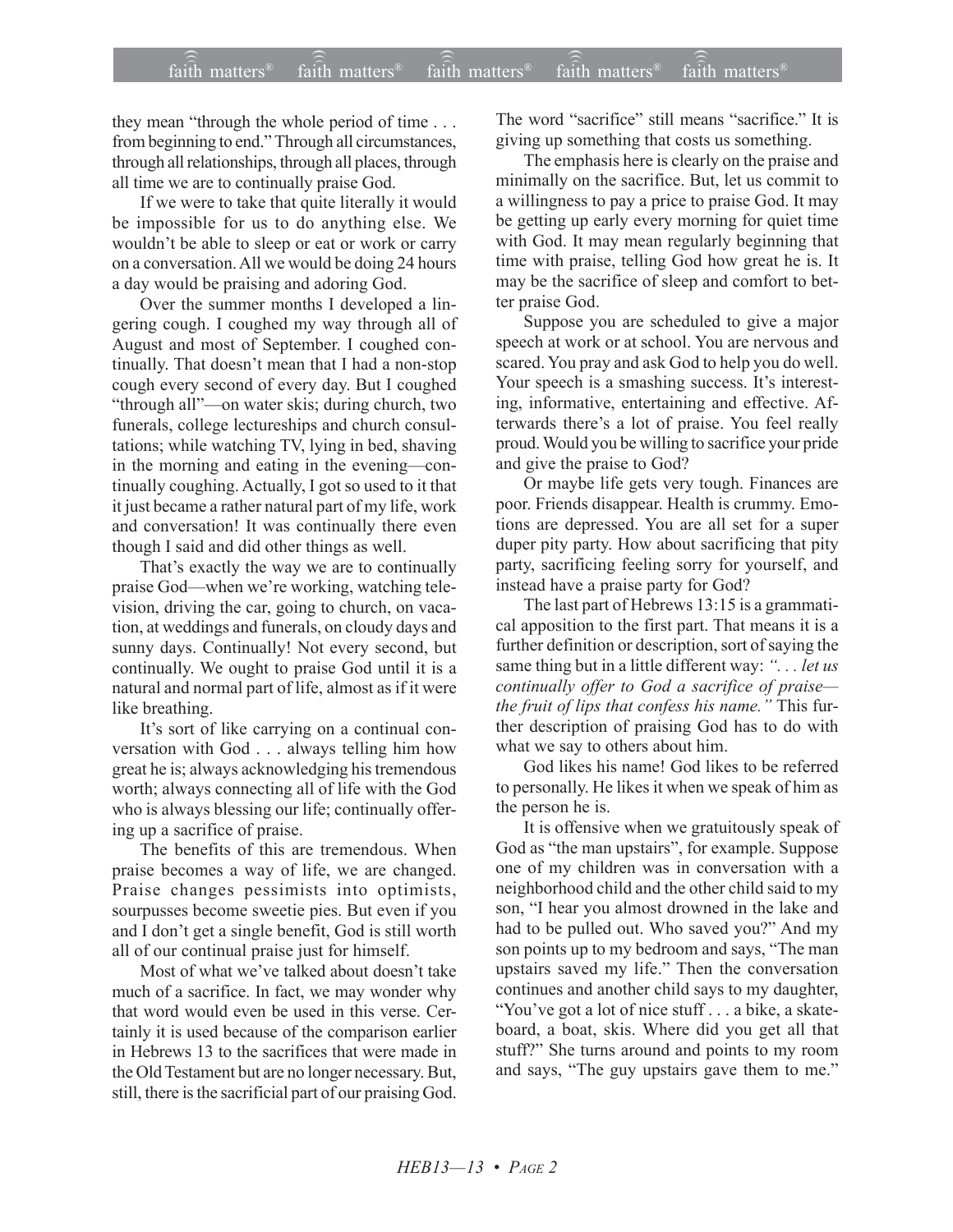Finally, the neighbor child asks, "Who is this guy upstairs?" and one of my children says with embarrassment, "My father!"

That would be awful! I don't know if I would be more hurt or angry if my children did not refer to me by name. It would be horrible to think that they might be embarrassed to refer to me as their father.

I am a person and I expect to be acknowledged as a person. To some I am "Leith", to others "Dad" or "Pastor" or "Mr. Anderson". I have different titles for different relationships. But whichever of my names is used, I expect to be called by name by those with whom I have a special relationship. And so does God! Let us be very careful to let the fruit of our lips confess God's name.

Our God is far more than the God of Sunday morning hymns. He is the God who comes home to our houses, so we ought to personally acknowledge his name in our homes. He is the God of the workplace, so we must give him the credit for our

business successes as well as our spiritual successes. He is the God of our healthy days and of our hospital days and so he must be personally acknowledged by name on all of our days. "Let us continu*ally offer to God a* sacrifice of praise*the fruit of lips that*

*confess his name*"... personally.

Some of us don't mind acknowledging God's name silently, but we are reluctant to be verbal about it. We're sort of "silent Christians". That's like being a silent husband who says, "I dearly love my wife. I would give my life for her, but I don't feel comfortable talking about her. It's like my old Uncle Arnold used to say, 'Two things you should never talk about are politics and wives!' So, I just try to keep her a secret. I never mention her name. After all, wives are kind of personal and private, you know!"

Nobody can keep quiet about those they really love! And when we really love God we acknowledge him verbally. We confess his name.

Bobby Richardson was a New York Yankee baseball player for ten and a half years. Five times he won the Golden Glove award for excellence in fielding. He played in seven All-Star games and five World Series. When Bobby Richardson retired from the Yankees in 1966 he was specially honored by teammates and fans in a ceremony at Yankee Stadium. His words were few: "How lucky it has been for me to have been a Yankee. To God be the glory!" Bobby Richardson wasn't reluctant to be verbal about confessing the name of God with his lips.

Jesus said in Matthew 10:32, *"Whoever acknowledges me before men, I will also acknowledge before my Father in heaven.*"

St. Paul wrote in Romans 10:9-10:

If you confess with your mouth, "Jesus *is Lord," and believe in your heart that God raised him from the dead, you will be*

*saved. For it is with your heart that you believe and are justified, and it is with your mouth that you confess and are saved.*

Please understand, this does not mean that every other expression from our lips is "Praise the Lord!" or "Hallelujah, to God be the glory!" But it does mean that we verbally confess God by name as a natural part of our

lives and conversation. When we get a new job and are being congratulated we can say, "Thanks, I am really glad for the new position. In fact, I believe that God is the One who got it for me." Or, when facing a problem we can confess, "It's a tough time for me right now, but I have decided to just trust God and I believe he will take care of me."

Think about it. Pray about it. Ask for and look for opportunities to confess God verbally in ordinary conversation, special occasions and every-

You can fulfill God's wish list *through Jesus Christ. But it is only possible when you have a relationship with God through Jesus Christ.*